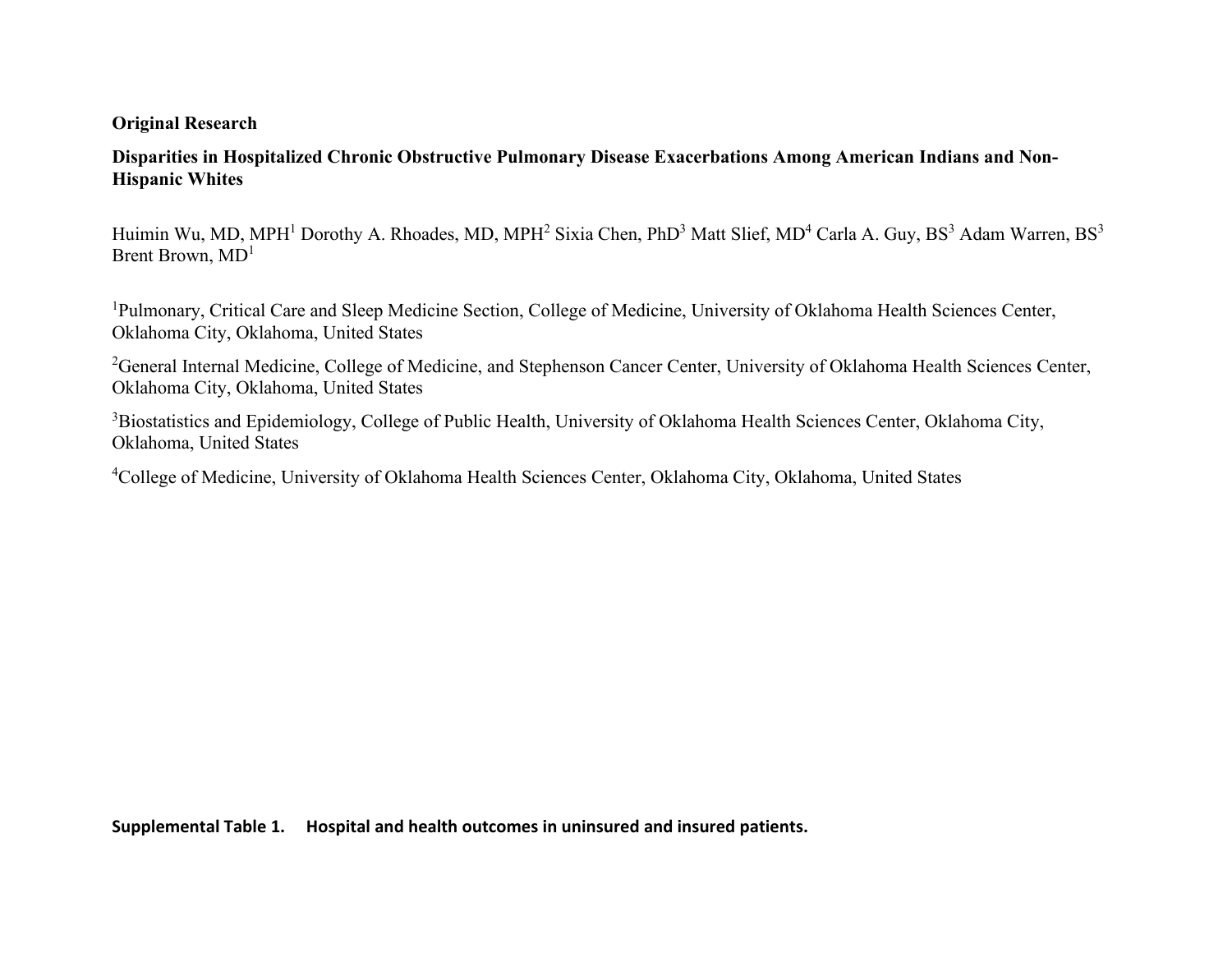|                                                  | American Indian (n =76) |              |         | Non-Hispanic White (n =304) |              |             |
|--------------------------------------------------|-------------------------|--------------|---------|-----------------------------|--------------|-------------|
|                                                  | Uninsured               | Insured      | P value | Uninsured                   | Insured      | P value     |
|                                                  | $(n = 8)$               | $(n = 68)$   |         | $(n=44)$                    | $(n=260)$    |             |
| Admission location, n (%)                        |                         |              |         |                             |              |             |
| <b>Medical floor</b>                             | 4(50)                   | 32(50)       | 0.26    | 28(64)                      | 144 (55)     | 0.17        |
| Stepdown                                         | 0(0)                    | 14 (22)      |         | 12(27)                      | 61(24)       |             |
| ICU                                              | 4(50)                   | 18 (28)      |         | 4(9)                        | 55(21)       |             |
| Hospital length of stay, (days, mean [SD])       | 7.88(9.00)              | 9.21(15.66)  | 0.73    | 7.18(9.75)                  | 7.81 (11.23) | 0.70        |
| Days in ICU, (days, mean [SD])                   | 7.75(11.59)             | 9.93 (21.76) | 0.77    | 7.80(7.73)                  | 4.49(4.31)   | 0.40        |
| Mechanical ventilator support, (days, mean [SD]) | 6.75(12.20)             | 7.12 (20.57) | 0.96    | 2.20(3.50)                  | 2.36(4.33)   | 0.93        |
| Discharge disposition, n (%)                     |                         |              |         |                             |              |             |
| Home                                             | 6(75)                   | 47 (69)      | 0.43    | 41 (93)                     | 173 (67)     | ${}_{0.01}$ |
| Other                                            | 1(12.5)                 | 17(25)       |         | 2(5)                        | 74 (28)      |             |
| Expired                                          | 1(12.5)                 | 4(6)         |         | 1(2)                        | 13(5)        |             |
| Need supplemental oxygen on discharge, n (%)     | 4 (50)                  | 23(34)       | 0.44    | 12 (33)                     | 146 (54)     | 0.01        |
| Have COPD readmission in 30 days, n (%)          | 1(12.5)                 | 3(4)         | 0.37    | 3(7)                        | 14(6)        | 0.72        |